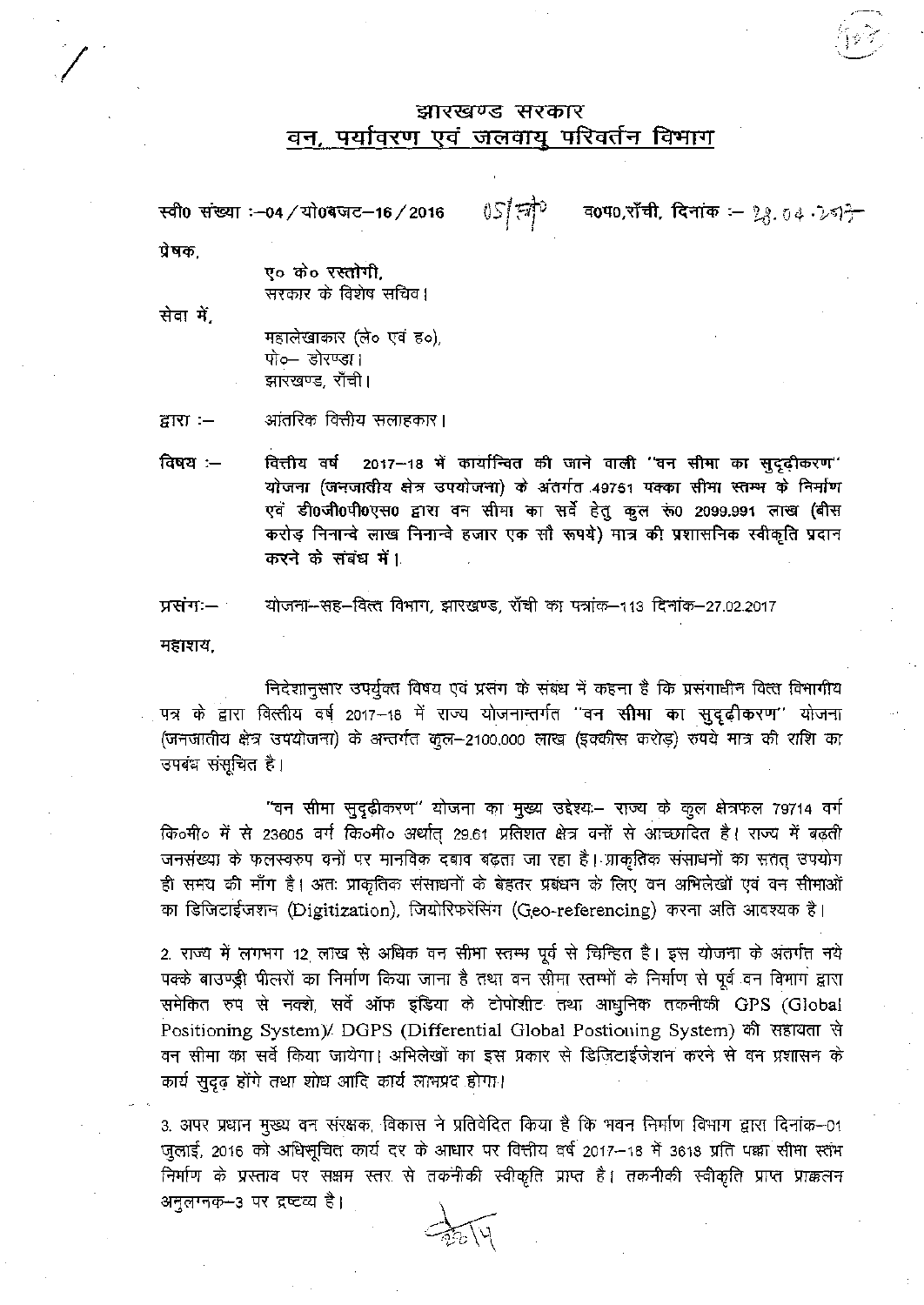4. वित्तीय वर्ष 2017–18 में कार्यान्वित की जाने वाली "वन सीमा का सुदृढ़ीकरण" योजना (जनजातीय क्षेत्र उपयोजना) के अंतर्गत 49751 पक्का सीमा स्तम्भ के निर्माण एवं डी0र्जी0पी0एस0 द्वारा वन सीमा का सर्वे हेतु कुल रू0 2099.991 लाख (बीस करोड़ निनान्वे लाख निनान्वे हजार एक सौ रूपये) मात्र<br>प्रशासनिक स्वीकृति निम्न प्रकार दी जाती हैः—

(राशि लाख रुपये में)

| क0<br>सं0 | कार्य विवरणी                                                                                                     | प्राक्कलित<br>राशि | मजदूरी  | आपूर्ति एवं<br>सामग्री | सर्वेक्षण | कुल      |
|-----------|------------------------------------------------------------------------------------------------------------------|--------------------|---------|------------------------|-----------|----------|
|           | 49751 पक्का सीमा स्तम्भ का निर्माण                                                                               | 1799.991           | 719.996 | 1079.995               |           | 1799.991 |
| 2         | डी०जी०पी०एस० सर्वे (सीमा स्तम्भ का<br>अक्षांश एवं देशांतर का रीडिंग लेना तथा<br>जियॉरेफेरन्स का मैप तैयार करना)। | 300.00             |         |                        | 300.00    | 300.00   |
|           | योग :--                                                                                                          | 2099.991           | 719.996 | 1079.995               | 300.00    | 2099.991 |

3i'd<sup>j</sup> fd qf5T ^i)frl0 ^ f ?—1 एवं डी0जी0पी0एस0 सर्वे (सीमा स्तम्भ का अक्षांश एवं देशांतर का रीडिंग लेना ्एव डा0जा0पा0एस0 सव (सामा स्तम्भ का अक्षाश एवं दशातर का रााङग<br>मैप तैयार करना) करने का स्वीकृत वित्तीय लक्ष्य परिशिष्ट–2 पर संलग्न है।

5. स्वीकृत राशि बजट उपबंध के अंतर्गत है तथा वित्तीय वर्ष 2017—18 में इस राशि — 2406— वानिकी तथा वन्य प्राणी, उप मुख्य शीर्ष 01—वानिकी लघु शीर्ष 796— ग तथा क्य प्राणा, ७५ नुख्य शाप ठा–पानिक<br>48--वन सीमा का सुदृढ़ीकरण योजना के अंतर्गत

6. इस योजना में वित्तीय वर्ष 2017—18 है:—

|     |                     |                    |             | (राषि लाख रुपये में) |
|-----|---------------------|--------------------|-------------|----------------------|
| ফি০ | प्राथमिक इकाई       | विपत्र कोड         | बजटीय उपवंध | राषि<br>स्वीकत       |
|     | मजदरी               | 19S240601796480103 | 720.000     | 719.996              |
|     | आपूर्ति एवं सामग्री | 19S240601796480323 | 1080.000    | 1079.995             |
|     | सर्वेक्षण           | 19S240601796480382 | 300.000     | 300,000              |
| कुल |                     | 2100.00            | 2099.991    |                      |

7. की निकासी संबंधित जिले के कोषागार/उप कोषागार से की जायेगी। उक्त स्वीकृत राशि के विरुद्ध परिशिष्ट–1 के अनुरुप निकासी एवं व्ययन पदाधिकारी द्वारा राशि

8. का आवंटन मंत्रिमंडल सचिवालय एवं समन्वय विभाग, को अधिसूचना संख्या–301 दिनाक–11.03.2015 किया जायेगा।

9. इस याजना के नियंत्रा पदाधिकारा प्रधान जाएगा। योजनांतर्गत प्रत्येक माह हेतु निर्धारित वित्तीय एवं भौतिक पर्यावरण एवं जलवायु परिवर्तन विभाग को अवगत कराया जायेगा। ch l

निकासी एवं व्ययन पदाधिकारियों द्वारा योजना का सफल कार्यान्वयन सुनिश्चित किया जायेगा। 10. निकासी एवं व्ययन पदाधिकारियों द्वारा योजना का सफल कार्यान्वयन सुनिश्चित किया जायेगा।<br>निकासी एवं व्ययन पदाधिकारियों के द्वारा कार्यान्वयनाधीन योजनाओं का नियमित निरीक्षण करते हुए निर्धारित प्रक्रिया के अनुसार कार्य सम्पन्न कराया जाएगा तथा प्रत्येक माह की पाँच तारीख तक अपनी नियंत्री पदाधिकारी को वित्तीय एवं भौतिक प्रगति प्रतिवेदन समर्पित किया जाएगा।

11. निर्गत परिपत्रों के आलोक में अपर प्रधान मुख्य वन की जायेगी। वित्तं विभागीयं पत्रांक—2561, दिनाक—17.04.1998 एवं समय—समय

> $A \wedge$  , - -a?'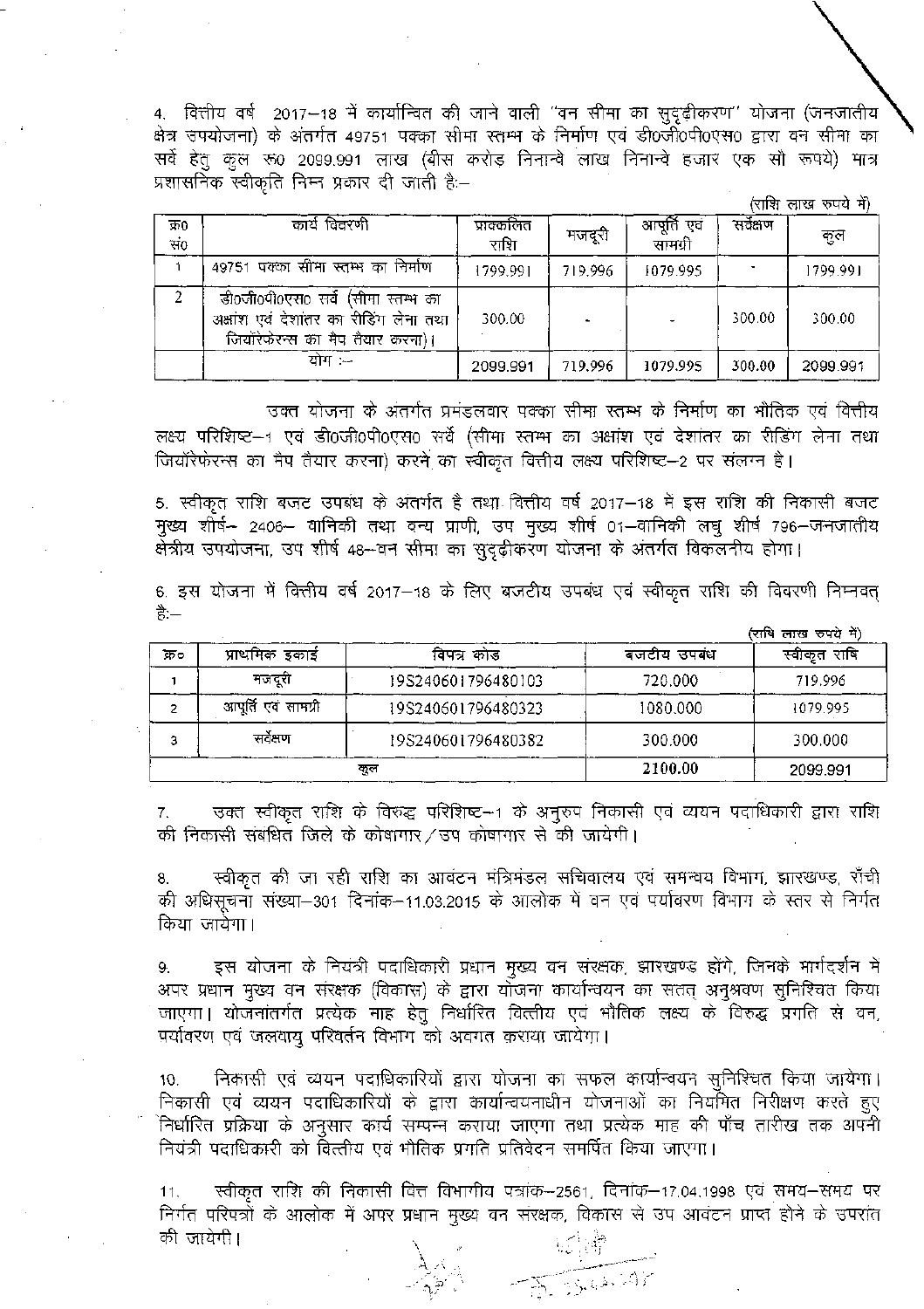12. राशि की निकासी संबंधित जिलों में अवस्थित कोषागार/ उप कोषागार से की जायेगी तथा झारखण्ड कोषागार संहिता के नियम – 174 एवं सभी वित्तीय नियमों का अनुपालन दृढ़ता पूर्वक किया जायेगा।

13. याजना का सूत्रण स्थल विशेष प्राक्कलन तथा तकनाक<br>ही राशि की गणना कर योजना का सूत्रण किया गया है।

i व्ययन पदाधिकारी य<mark>ह</mark> वित्तीय लक्ष्य प्रशासनिक स्वीकृति के अनुरुप ही रखा जायेगा तथा राशि का व्यय वास्तविक रुप से स्थल विशेष प्राक्कलन पर प्रदत तकनीकी स्वीकृति एवं प्रशासनिक अनुमोदन तक सीमित रखा जायेगा।

निकासी एवं व्ययन पदाधिकारी द्वारा यह सुनिश्चित किया जायेगा कि किसी भी परिस्थिति में 14. स्वीकृत राशि से अधिक की निकासी एवं व्यय नहीं किया जायेगा तथा वित्तीय एवं भौतिक लक्ष्य निर्धारित अधिसीमा से कम नहीं हो।

15. मजदूरी का भुगतान श्रम नियोजन एवं प्रशिक्षण विभाग, जायगा। मजदूरी मद में स्वीकृत राशि का निर्धारित मजदूरी दर के अनुरूप वास्तविक व्यय तक सीमित रखना सुनिश्चित किया जायेगा।

16. निकासी एवं व्ययन पदाधिकारी यह सुनिश्चित करेंगे कि इस योजना अंतर्गत मजदूरी मद में मजदूरों को भुगतान की जाने वाली राशि का भुगतान मजदूरों के बैंक खाते/डाक घर खाते के माध्यम से ही 20.03.2017 का अनुपालन सुनिश्चित किया जायेगा। कियाँ जायेगा। साथ ही सामग्री के भुगतान के संबंध में विभागीय पत्रांक-1204 दिनांक-

17. . <u>-</u><br>एवं व्ययन पदाधिकारी की यह जिम्मेवारी रहेगी, अंगर वे देखें कि यदि TlflT v3TT ^ t, eft fcf^fj w T?T t, t^loT

18. - योजनाओं में सामग्री का क्रय वित्त विभाग द्वारा समय—समय पर निर्गत दिशा— .<br>संख्या–940 दिनांक 16.03.1992 संरक्षक / मुख्य वन संरक्षक को अध्यक्षता में गठित क्रय समिति की अनुशंसाओं के अनुसार की जाएगी।

19. इस योजनांतर्गत वानिकी कार्यों का संपादन विभागीय अधिसूचना संख्या–2371 दिनांक 05.05.2015 में निरुपित प्रावधानों के तहत सक्षम प्राधिकार से अनुमोदित दर पर किया जायेगा तथा योजनान्तर्गत किये जानेवाले ऐसे कार्य जिनकी दर विभागीय अधिसूचना सं0–2371 दिनांक 05.05.2015 में निरुपित प्रावधानों के कार्यक्षेत्र से बाहर है, की दर का निर्धारण योजना के नियंत्री पदाधिकारी द्वारा वित विभाग के द्वारा निर्धारित प्रक्रिया के अनुरुप किया जायेगा।

20. निकासी एवं व्ययन पदाधिकारी द्वारा Account Code Vol (III) की धारा 288 के अनुसार अपने कार्यालय का मासिक लेखा आगामी माह की 5वीं तारीख तक महालेखाकार कार्यालय में जमा करना सुनिश्चित किया जायेगा )तथा लेखा का त्रैमासिक Reconciliation ससमय निश्चित रूप से कराना सनिश्चित किया जायेगा।

स्वीकृत राशि का भुगतान वित्त विभागीय पत्रांक—3542, दिनांक—19.12.2013 में निरूपित प्रावधानों 21. के अनुरुप किया जायेगा ।

प्रस्ताव पर मंत्रिमंडल सचिवालय एवं समन्वय विभाग, झारखण्ड की अधिसूचना संख्या-301, 22. दिनांक–11.03.2015 के आलोक में माननीय मुख्य (विभागीय) मंत्री का अनुमोदन तथा आंतरिक वित्तीय सलाहकार की सहमति प्राप्त है।

अनुलग्नक:— यथोक्त। 15 (28.04.25)?

विश्वासभाजन,

(ए०के० रस्तोगीं) सरकार के विशेष सचिव।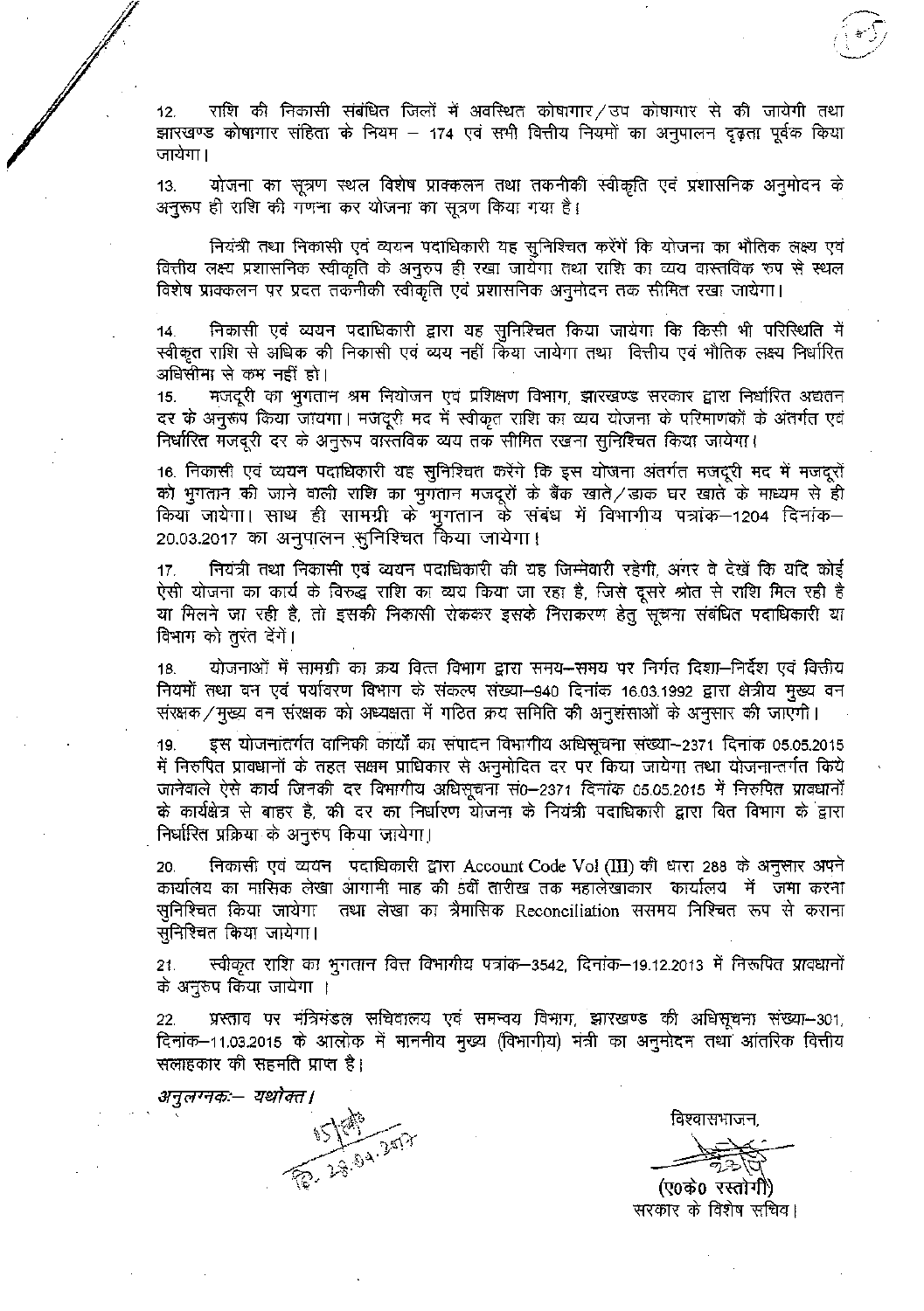मुख्य वन संरक्षक, झारखण्ड, राँची/अपर प्रधान मुख्य वन संरक्षक, विकास, झारखण्ड, राँची/संबंधित<br>निकासी एवं व्ययन पदाधिकारी/संबंधित कोषागार पदाधिकारी/आंतरिक वित्त कोषांग एवं विभागीय बजट शाखा (पाँच प्रतियों में) को सूचनार्थ एवं आवश्यक कार्रवाई हेतु प्रेषित।

(ए0के0 रस्तोगी) सरकार के विशेष सचिव।

াচালী ज्ञापांक :—04 / यो0बजट—16 / 2016 <sup>अत्री</sup> व0प0,राँची, दिनांक :— २.९ १३- )अ<sub>.</sub><br>प्रतिलिपि :— सानुलग्नक संबंधित उपायुक्त / कोषागार पदाधिकारी को सूचनार्थ एवं आवश्यक कार्रवाई हेत् प्रेषित।

(ए0के0 रस्तोगी)

सरकार के विशेष सचिव।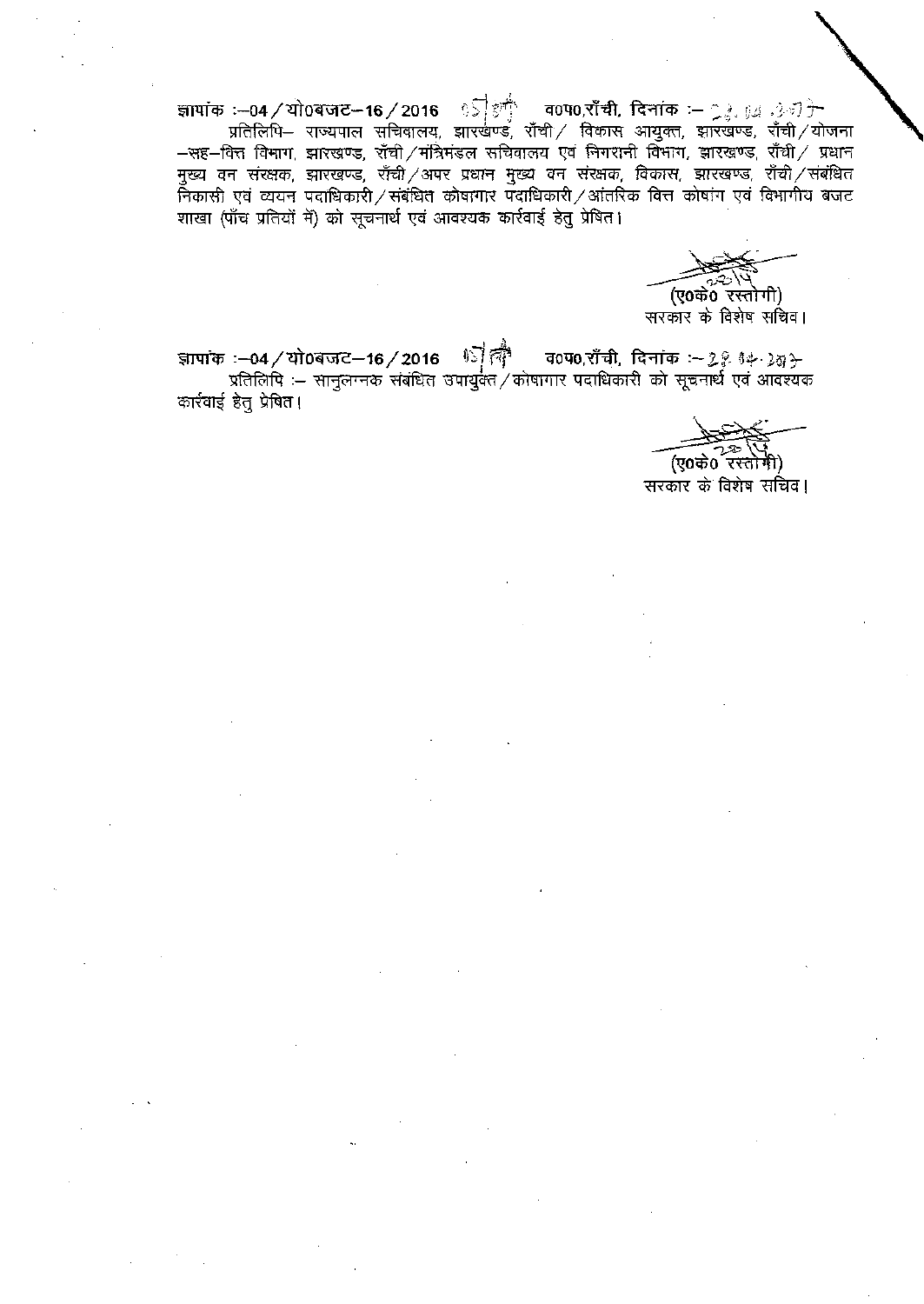वित्तीय वर्ष 2017—18 में कार्यान्वित की जाने वाली ''वन सीमा का सुदृढ़ीकरण'' योजना<br>(जनजातीय क्षेत्रीय उपयोजना) के अंतर्गत प्रमण्डलवार पक्का सीमा स्तम्म के निर्माण का स्वीकृत<br>भौतिक एवं वित्तीय लक्ष्य

(राशि लाख में)

| क0<br>सं०        | निकासी एवं व्ययन पदाधिकारी                      | भौतिक लक्ष्य<br>(सीमा स्तम्भ<br>की सं0) | प्राक्कलित<br>राशि | मजदूरी  | आपूर्ति<br>एवं साम्रगी | कुल      |
|------------------|-------------------------------------------------|-----------------------------------------|--------------------|---------|------------------------|----------|
| i                | ii.                                             | iv                                      | V                  | vi      | vii                    | viii     |
| 1                | .<br>वन प्रमंडल पदाधिकारी, जामताड़ा वन प्रमंडल  | 2000                                    | 72.360             | 28.944  | 43.416                 | 72.360   |
| 2                | वन प्रमंडल पदाधिकारी, दुमका वन प्रमंडल          | 4000                                    | 144.720            | 57.888  | 86.832                 | 144.720  |
| 3                | वन प्रमंडल पदाधिकारी, साहेबगंज वन प्रमंडल       | 6000                                    | 217.080            | 86.832  | 130.248                | 217.080  |
| 4                | <u>वन प्रमंडल पदाधिकारी, पाकुड़ दन प्रमंडल</u>  | 3000                                    | 108.540            | 43.416  | 65.124                 | 108.540  |
|                  | योग :-                                          | 15000                                   | 542.700            | 217.080 | 325.620                | 542.700  |
| 1                | वन प्रमंडल पदाधिकारी, लातेहार वन प्रमंडल        | 3000                                    | 108.540            | 43.416  | 65.124                 | 108.540  |
|                  | योग :--                                         | 3000                                    | 108.540            | 43.416  | 65.124                 | 108.540  |
| 1                | वन प्रमंडल पदाधिकारी, लोहरदगा वन प्रमंडल        | 2500                                    | 90.450             | 36.180  | 54.270                 | 90.450   |
| $\overline{2}$   | वन प्रमंडल पदाधिकारी, गुमला वन प्रमंडल          | 2500                                    | 90.450             | 36.180  | 54.270                 | 90.450   |
| 3                | वन प्रमंडल पदाधिकारी, खूँटी वन प्रमंडल          | 3000                                    | 108.540            | 43.416  | 65.124                 | 108.540  |
| 4                | वन प्रमंडल पदाधिकारी, राँची वन प्रमंडल          | 3251                                    | 117.621            | 47.048  | 70.573                 | 117.621  |
| 5                | वन प्रमंडल पदाधिकारी, सिमडेगा वन प्रमंडल        | 1850                                    | 66.933             | 26.773  | 40.160                 | 66.933   |
| योग —            |                                                 | 13101                                   | 473.994            | 189.598 | 284.397                | 473.994  |
| 1                | वन प्रमंडल पदाधिकारी, जमशेदपुर वन प्रमंडल       | 6000                                    | 217.080            | 86.832  | 130.248                | 217.080  |
| $\overline{2}$   | वन प्रमंडल पदाधिकारी, सरायकेला वन प्रमंडल       | 3000                                    | 108.540            | 43.416  | 65.124                 | 108.540  |
| 3                | वन प्रमंडल पदाधिकारी, चाईबासा वन प्रमंडल        | 2000                                    | 72.360             | 28.944  | 43.416                 | 72.360   |
| 4                | वन प्रमंडल पदाधिकारी, कोल्हान वन प्रमंडल        | 1000                                    | 36.180             | 14.472  | 21.708                 | 36.180   |
| 5                | वन प्रमंडल पदाधिकारी, सारण्डा वन प्रमंडल        | 200                                     | 7.236              | 2.894   | 4.342                  | 7.236    |
| $\boldsymbol{6}$ | वन प्रमंडल पदाधिकारी, पोड़ाहाट वन प्रमंडल       | 1000                                    | 36.180             | 14.472  | 21.708                 | 36.180   |
| योग :-           |                                                 | 13200                                   | 477.576            | 191.030 | 286.546                | 477.576  |
| $\mathbf{1}$     | उप वन संरक्षक, गज परियोजना, जमशेदपुर            | 1250                                    | 45.225             | 18.090  | 27.135                 | 45.225   |
| 2                | वन प्रमंडल पदाधिकारी, कोर एरिया, पलामू          | 1500                                    | 54,270             | 21.708  | 32.562                 | 54.270   |
| $\overline{3}$   | वन प्रमंडल पदाधिकारी, बफर एरिया, पलामू          | 1700                                    | 61.506             | 24.602  | 36.904                 | 61.506   |
| 4                | वन प्रमंडल पदाधिकारी, वन्यप्राणी प्रमंडल, राँची | 1000                                    | 36.180             | 14.472  | 21.708                 | 36.180   |
| योग:-            |                                                 | 5450                                    | 197.181            | 78.872  | 118.309                | 197.181  |
| सकल योग :--      |                                                 | 49751                                   | 1799.991           | 719.996 | 1079.995               | 1799.991 |

15日 2517

विशेष सचिव

G:\Parstay 2017-18\Boundary Piller (TSP)\Boundary Pillars (2017-18) TSF